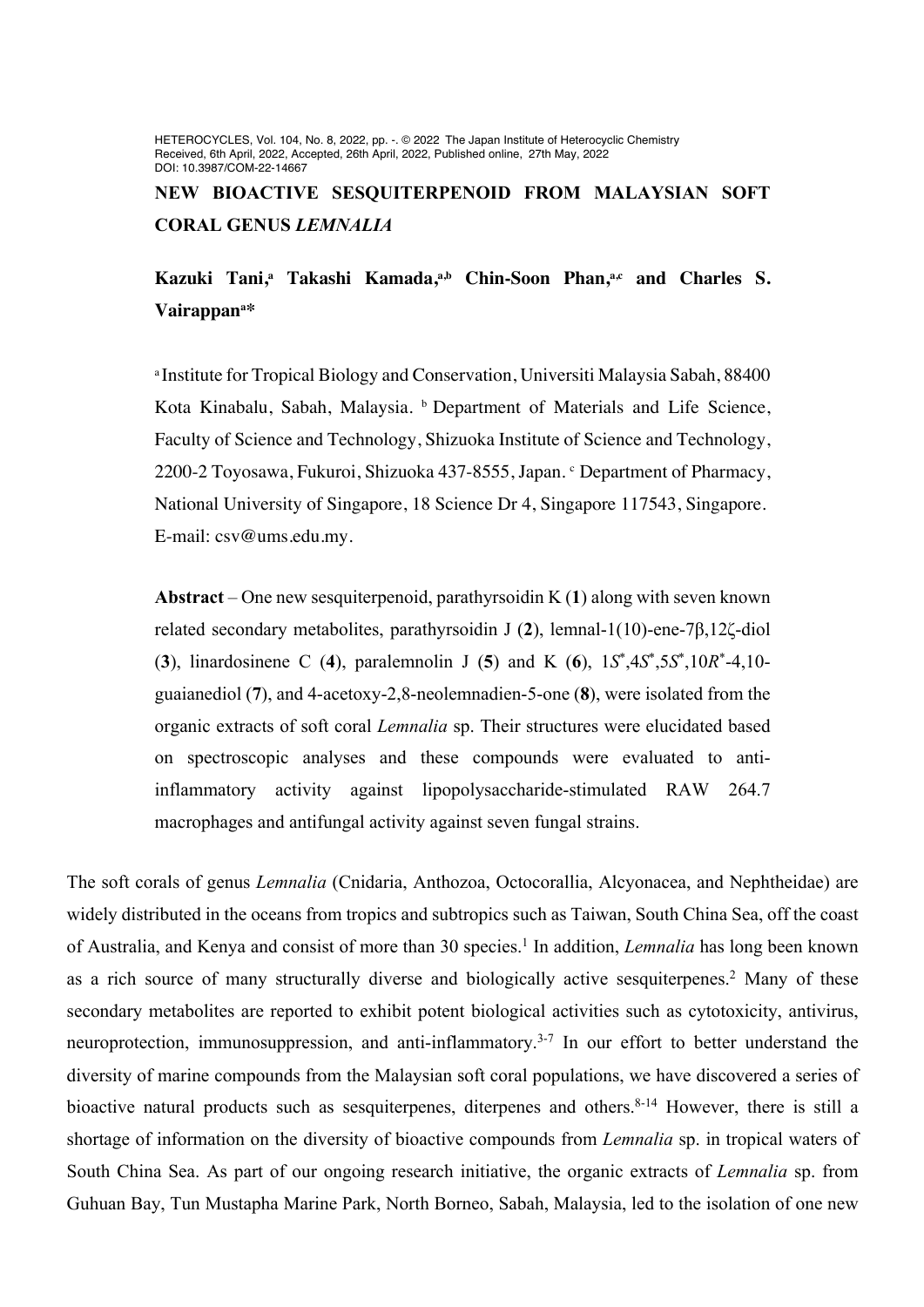sesquiterpenoid (**1**), along with seven known secondary metabolites (**2**-**8**). Here, we report the isolation, structure elucidation, anti-inflammatory and antifungal activity of these compounds.

Compound 1 was isolated as a yellow oil with  $\lceil \alpha \rceil_D^{25}$  -14 (*c* 0.94, CHCl<sub>3</sub>). Its molecular formula was established as  $C_{17}H_{28}O_3$  based on HRESIMS, the positive ion at  $m/z$  263.1995 [M + H - H<sub>2</sub>O]<sup>+</sup> (calcd 263.2006). Its IR absorption at 3443, 1717, 1458, 1108, and 1035 cm-1 indicated the presence of hydroxy and alkoxy groups. The 13C-NMR data (Table 1) revealed the presence of 17 carbon signals, where their multiplicities were confirmed by DEPT and HSQC measurements as four methyls (including one ethoxy), five sp<sup>3</sup> methylenes, four sp<sup>3</sup> methines (include one oxymethine), one sp<sup>2</sup> methine and three quaternary carbons. One trisubstituted double bond was identified from NMR data (Table 1) at  $\delta_c$  139.0 and 123.7,  $\delta_H$ 5.50 (d, *J* = 5.5 Hz). The above data accounted for one of the four degrees of unsaturation, thus, the tricyclic structure of **1** was revealed.

**Table 1.** <sup>1</sup>H-(600 MHz) and <sup>13</sup>C-NMR (150 MHz) spectroscopic data of **1**, **2** and **9** in CDCl<sub>3</sub>,  $\delta$  in ppm and *J* in Hz

|                       | $\mathbf{2}$                                                                     |                                              | $9+$                    |                        |                         |  |
|-----------------------|----------------------------------------------------------------------------------|----------------------------------------------|-------------------------|------------------------|-------------------------|--|
| $\delta_H$ (Mult. J)  | $\boldsymbol{\delta c}$                                                          | $\delta_{\rm H}$ (Mult. J)                   | $\pmb{\delta}_\text{C}$ | $\delta_H$ (Mult. J)   | $\boldsymbol{\delta c}$ |  |
| $5.50$ (d, $5.5$ )    | 123.7                                                                            | $5.52$ (d, $5.5$ )                           | 123.7                   | 5.46 (brd, 4.9)        | 123.0                   |  |
| $1.96 - 2.02$ (m)     |                                                                                  | $1.94 - 2.02$ (m)                            | 25.7                    | 1.91 (m)               | 25.6                    |  |
| $1.88 - 1.94$ (m)     |                                                                                  | $1.88 - 1.94$ (m)                            |                         | $1.86$ (m)             |                         |  |
| $1.34 - 1.40$ (m)     |                                                                                  | $1.36 - 1.42$ (m)                            | 26.8                    | 1.40(m)                | 26.9                    |  |
| $1.34 - 1.40$ (m)     |                                                                                  | $1.36 - 1.42$ (m)                            |                         | 1.40 (m)               |                         |  |
| $1.69 - 1.75$ (m)     | 35.2                                                                             | $1.68 - 1.72$ (m)                            | 35.2                    | $1.66$ (m)             | 35.2                    |  |
|                       | 40.4                                                                             |                                              | 40.4                    |                        | 40.3                    |  |
| $1.74$ (d, 11.0)      | 59.7                                                                             | $1.75$ (d, 10.3)                             | 59.9                    | $1.95$ (d, 10.2)       | 54.1                    |  |
|                       | 106.6                                                                            |                                              | 106.7                   |                        | 109.0                   |  |
| $1.99 - 2.05$ (m)     |                                                                                  | $1.99 - 2.03$ (m)                            | 36.3                    | 1.91(m)                | 33.2                    |  |
| $1.78 - 1.84$ (m)     |                                                                                  | $1.80 - 1.86$ (m)                            |                         | 1.89(m)                |                         |  |
| $2.40 - 2.48$ (m)     |                                                                                  | $2.41 - 2.49$ (m)                            | 28.7                    | $2.35$ (m)             | 28.1                    |  |
| $2.00 - 2.04$ (m)     |                                                                                  | $1.99 - 2.03$ (m)                            |                         | $2.05$ (m)             |                         |  |
|                       | 139.0                                                                            |                                              | 138.9                   |                        | 139.4                   |  |
| $1.88 - 1.92$ (m)     | 42.5                                                                             | $1.88 - 1.94$ (m)                            | 42.5                    | $1.85$ (m)             | 42.2                    |  |
| 4.63 $(d, 4.1)$       | 108.4                                                                            | $4.54$ (d, 4.1)                              | 109.8                   | $4.59$ (d, 4.9)        | 108.7                   |  |
| $1.21$ (d, 6.9)       | 20.0                                                                             | $1.22$ (d, 6.9)                              | 20.1                    | $1.16$ (d, 6.8)        | 19.5                    |  |
| 1.12(s)               | 20.7                                                                             | 1.13(s)                                      | 20.7                    | 1.03(s)                | 20.3                    |  |
| $0.83$ (d, 6.9)       | 16.5                                                                             | $0.84$ (d, 6.9)                              | 16.5                    | $0.81$ (d, 6.3)        | 16.5                    |  |
|                       |                                                                                  |                                              |                         |                        |                         |  |
| $3.40$ (dq, 9.6, 6.9) |                                                                                  |                                              |                         |                        |                         |  |
|                       |                                                                                  |                                              |                         | $3.76$ (dq, 14.1, 6.8) | 64.3                    |  |
|                       |                                                                                  |                                              |                         | $3.43$ (dq, 14.1, 6.8) |                         |  |
|                       |                                                                                  | 3.35(s)                                      | 55.9                    | 1.18 $(t, 6.8)$        | 15.3                    |  |
|                       | $3.75$ (dq, 9.6, 6.9)<br>1.18(s)<br>15T<br>$\mathbf{A}$ <b>N</b> T <sub>-4</sub> | 25.7<br>26.8<br>36.3<br>28.9<br>64.0<br>15.3 | $\sim$ 1.<br>DI.        |                        | $D. H. 2000 F$ (22)     |  |

**† Note:** <sup>15</sup> Kapojos *et al., Chem. Pharm. Bull.* 2008, **56**, 332.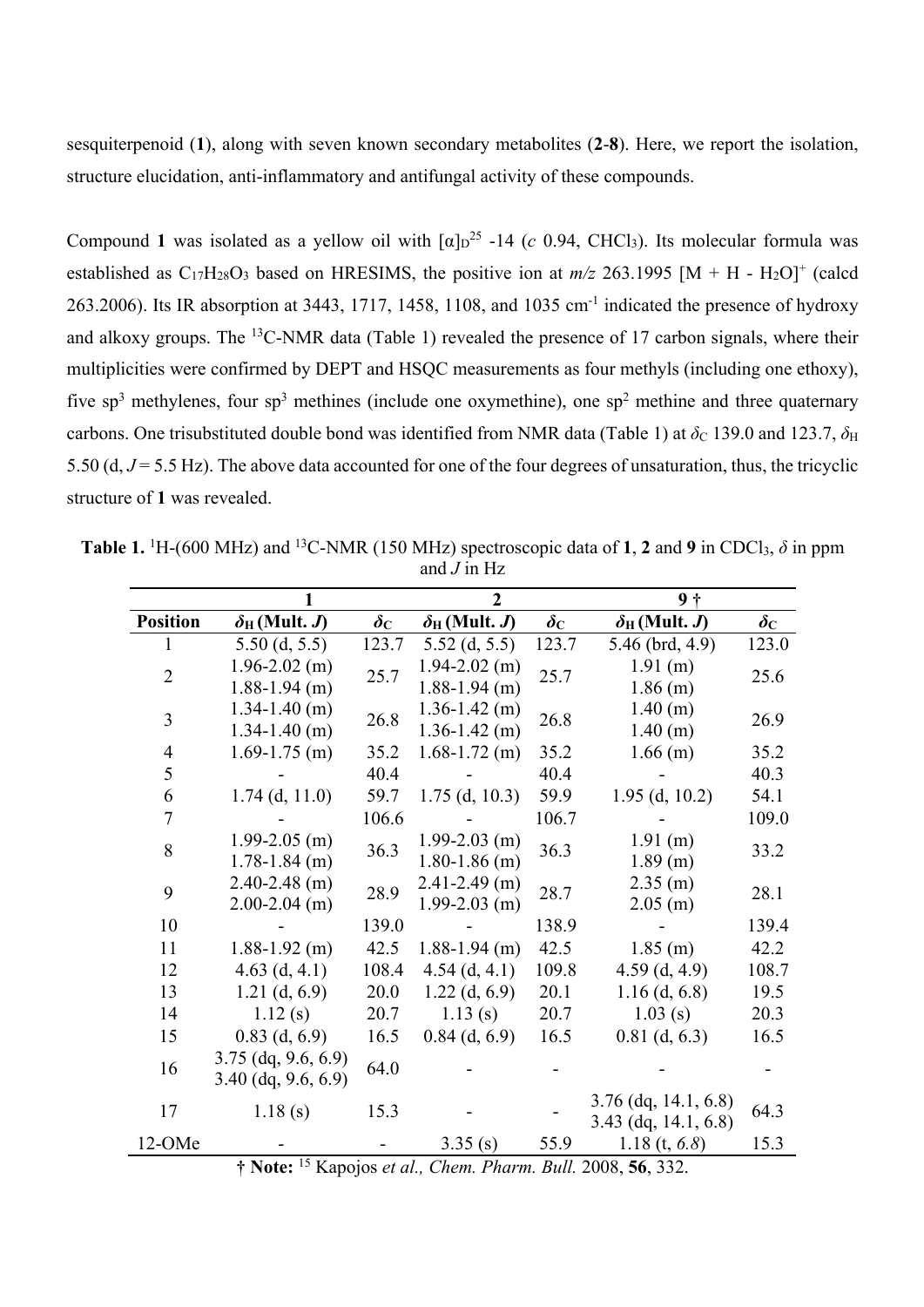Three  ${}^{1}H$ - ${}^{1}H$  COSY connectivities were present; H-1/H<sub>2</sub>-2/H<sub>2</sub>-3, H<sub>2</sub>-8/H<sub>2</sub>-9, and H<sub>2</sub>-16/H<sub>3</sub>-17. Key HMBC of H<sub>3</sub>-17 to C-16: H<sub>2</sub>-16 to C-12; H<sub>3</sub>-15 to C-3, C-4, and C-5; H<sub>3</sub>-14 to C-4, C-5, C-6, and C-10; H<sub>3</sub>-13 to C-6, C-11, and C-12; H-12 to C-7, and C-16; H-6 to C-8; H-1 to C-9 permitted the establishment of the nardosinane-type skeleton of **1** (Scheme 1). In addition, careful examination of NMR data (Table 1) revealed structures of **1** and **2** were identical except for the replacement of an ethoxy in **1** by a methoxy in **2**.



**Scheme 1.** Structures of the isolated compounds **1**-**8** from the *Lemnalia* sp. and related compound **9**

The relative configurations at C-4, C-5, C-6, C-7, C-11, and C-12 in **1** were determined as identical to its known analogues and 2-deoxy-12α-ethoxy-7-*O*-methyllemnacarnol (**9**) based on NOE cross peaks (Scheme 2), comparison of chemical shifts and *J*-based configuration. Structure of **1** closely resembled **9**, respectively except the replacement of methoxy group at C-7 by hydroxy group in **1**. The methyls at C-13, C-14, and C-15 were determined as *β* relative configuration based on comparison of 13C-NMR data (Table 1) in **1** ( $\delta$ C 20.0, 20.7, and 16.5) with **9** ( $\delta$ C 19.5, 20.3, and 16.5).<sup>15</sup> Subsequently, the methine at C-6 and hydroxy group at C-7 were determined as *β* relative configuration due to the nature of decalin system found to be *cis*-fused with a tetrahydrofuran unit.<sup>2,15-17</sup> In addition, this finding was further supported by <sup>1</sup>H-<sup>1</sup>H vicinal coupling constant (Table 1) between methines H-6 and H-11 in 1  $(^3J_{6-11} = 11.0$  Hz) were closely similar to those of 9  $(^3J_{6-11} = 10.2 \text{ Hz})$ .<sup>15</sup> The *α* relative configuration was assigned at C-12 based on <sup>1</sup>H-<sup>1</sup>H vicinal coupling constant (Table 1) between methines H-11 and H-12 in 1  $(^3J_{11-12} = 4.1$  Hz) were closely similar to those of 9  $(^3J_{11-12} = 4.9 \text{ Hz})$ .<sup>15</sup> Some of the key NOE correlations (Scheme 2) between H<sub>3</sub>-15/H<sub>3</sub>-14, H3-14/H-6, H3-13/H-12, and H3-13/H-6 in **1** were consistent to those of **9**. <sup>15</sup> The structures of seven known compounds were identified as parathyrsoidin J (**2**), <sup>18</sup> lemnal-1(10)-ene-7β,12ζ-diol (**3**), 16 linardosinene C (**4**), <sup>19</sup> paralemnolin J (**5**) and K (**6**), <sup>20</sup> 1*S*\*,4*S*\*,5*S*\*,10*R*\*-4,10-guaianediol (**7**), <sup>21</sup> and 4 acetoxy-2,8-neolemnadien-5-one (**8**), <sup>22</sup> by comparing their spectroscopic data and their optical rotation angles with those reported in the literatures (Scheme 1).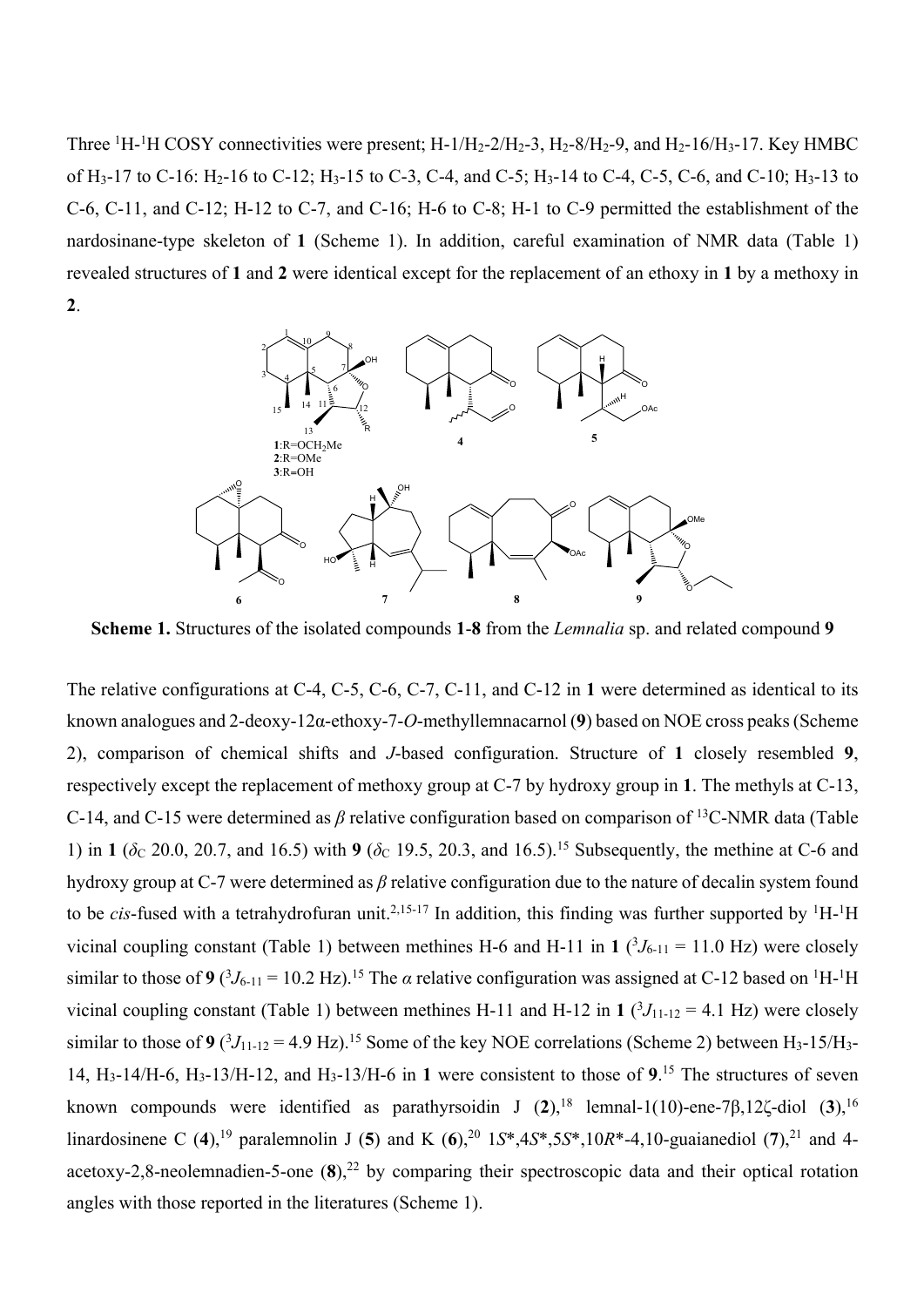

Scheme 2. The key <sup>1</sup>H-<sup>1</sup>H COSY (bold lines) and selective HMBC (single-headed arrows) and NOE (double-headed arrows) correlations of compound **1**

The anti-inflammatory potentials of compounds **1**-**8** were evaluated based on the accumulation of nitric oxide (NO) production in lipopolysaccharide (LPS)-induced RAW 264.7 macrophages. The results showed that **3** and **4** were the most active compounds. The cell viability of RAW 264.7 macrophages against **1**-**8** displayed no significant differences between the compound groups (3.13, 6.25, 12.5, and 25.0 μg/mL) and control in the RAW 264.7 macrophages (Scheme 3). The results indicated that concentrations of up to 12.5 μg/mL did not compromise the cell viability of RAW 264.7 macrophages. Therefore, a concentration of 12.5 μg/mL or less was used for further analysis. The LPS treatment significantly elevated the production of NO (Scheme 4). The effects of **1**-**8** against the accumulation of NO production in LPS-stimulated RAW 264.7 macrophages showed that **3** and **4** were the most active against NO production at concentrations of 12.5 μg/mL as compared to that of negative control (LPS-induced RAW macrophages without the presence of the compound). The cell viability test proved that the inhibitory effect of **1**-**8** on NO production was not due to cytotoxic effects in RAW 264.7 macrophages.



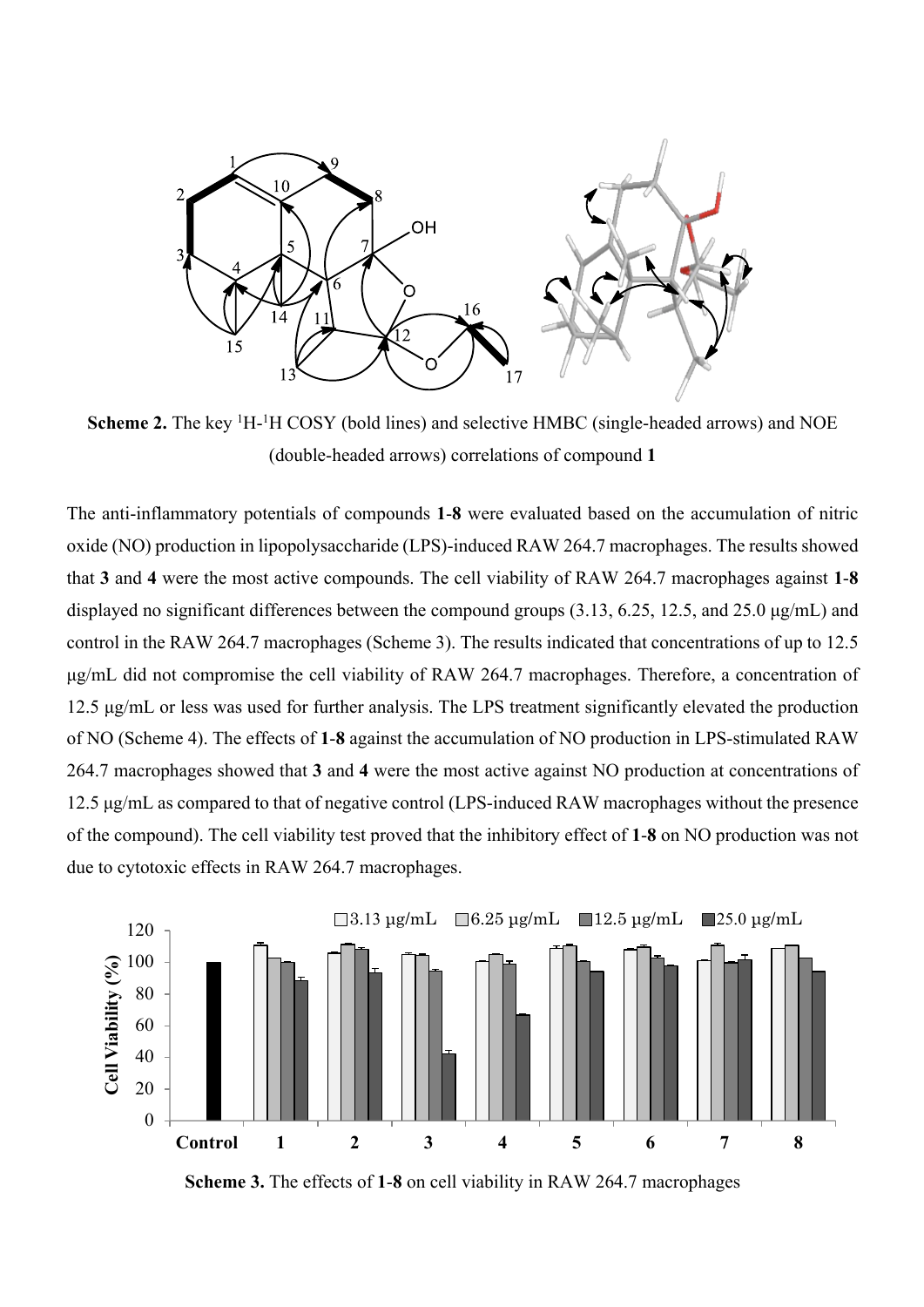

**Scheme 4.** The effects of **1**-**8** on NO production in LPS-induced RAW 264.7 macrophages

In addition, the antifungal potential of compounds **1**-**8** was tested against seven fungal strains (*Exophiala* sp. NJM 1551, *Fusarium moniliforme* NJM 8995, *F. oxysporum* NJM 0179, *Haliphthoros milfordensis* IPMB 1603, *H. sabahensis* IPMB 1402, *Lagenidium thermophilum* IPMB 1401, and *Ochroconis humicola* NJM 1503). The results of antifungal screening analysis showed that most active compounds were **3** and **4** with minimum inhibitory concentration (MIC) 25.0 µg/mL against *Exophiala* sp., and **3**, **5**, **6**, and **8** with MIC 25.0 µg/mL against *H. milfordensis* (Table 2).

| MIC (µg/mL) |              |                  |                                                       |      |                              |      |      |                          |  |
|-------------|--------------|------------------|-------------------------------------------------------|------|------------------------------|------|------|--------------------------|--|
|             | $\mathbf{2}$ | 3                | $\boldsymbol{4}$                                      | 5    | 6                            |      | 8    | $\text{Cl}_0$ $\ddagger$ |  |
| 50.0        | 50.0         | 25.0             | 25.0                                                  | 50.0 | 50.0                         | 50.0 | 50.0 | 3.1                      |  |
| >100        | >100         |                  | >100                                                  |      | >100                         | >100 | >100 | 3.1                      |  |
| >100        |              |                  | >100                                                  |      | >100                         | >100 | >100 | 3.1                      |  |
| 50.0        | 50.0         | 25.0             | 50.0                                                  | 25.0 | 25.0                         | 50.0 | 25.0 | 3.1                      |  |
|             |              |                  | >100                                                  |      | >100                         | >100 | >100 | 3.1                      |  |
| >100        |              |                  | >100                                                  |      | >100                         | >100 | >100 | 3.1                      |  |
| 50.0        | >100         | 50.0             | 50.0                                                  | 50.0 | >100                         | 50.0 | 50.0 | 3.1                      |  |
|             |              | >100<br>$\cdots$ | >100<br>>100<br>$>100$ $>100$ $>100$<br>$>100$ $>100$ |      | >100<br>>100<br>>100<br>>100 |      |      |                          |  |

**Table 2.** Antifungal activities of compounds **1**-**8**

**‡** Clotrimazole: positive control.

## **EXPERIMENTAL**

**GENERAL EXPERIMENTAL PROCEDURES.** The <sup>1</sup>H-NMR (600 MHz) and <sup>13</sup>C-NMR (150 MHz) spectra were recorded on a JEOL ECA 600 NMR spectrometer (Japan) using CDCl<sub>3</sub> with TMS as an internal standard. The high-resolution mass spectrum was acquired via Shimadzu LCMS-ESI-IT-TOF (Japan). Rudolph Research Analytical AUTOPOL IV automatic polarimeter (USA) was used to measure the optical rotation. Infrared spectra were recorded on a PerkinElmer Spectrum Two Universal Attenuated Total Reflection Spectrometer (USA). Preparative TLC was performed with Merck Kieselgel 60 F<sub>254</sub> silica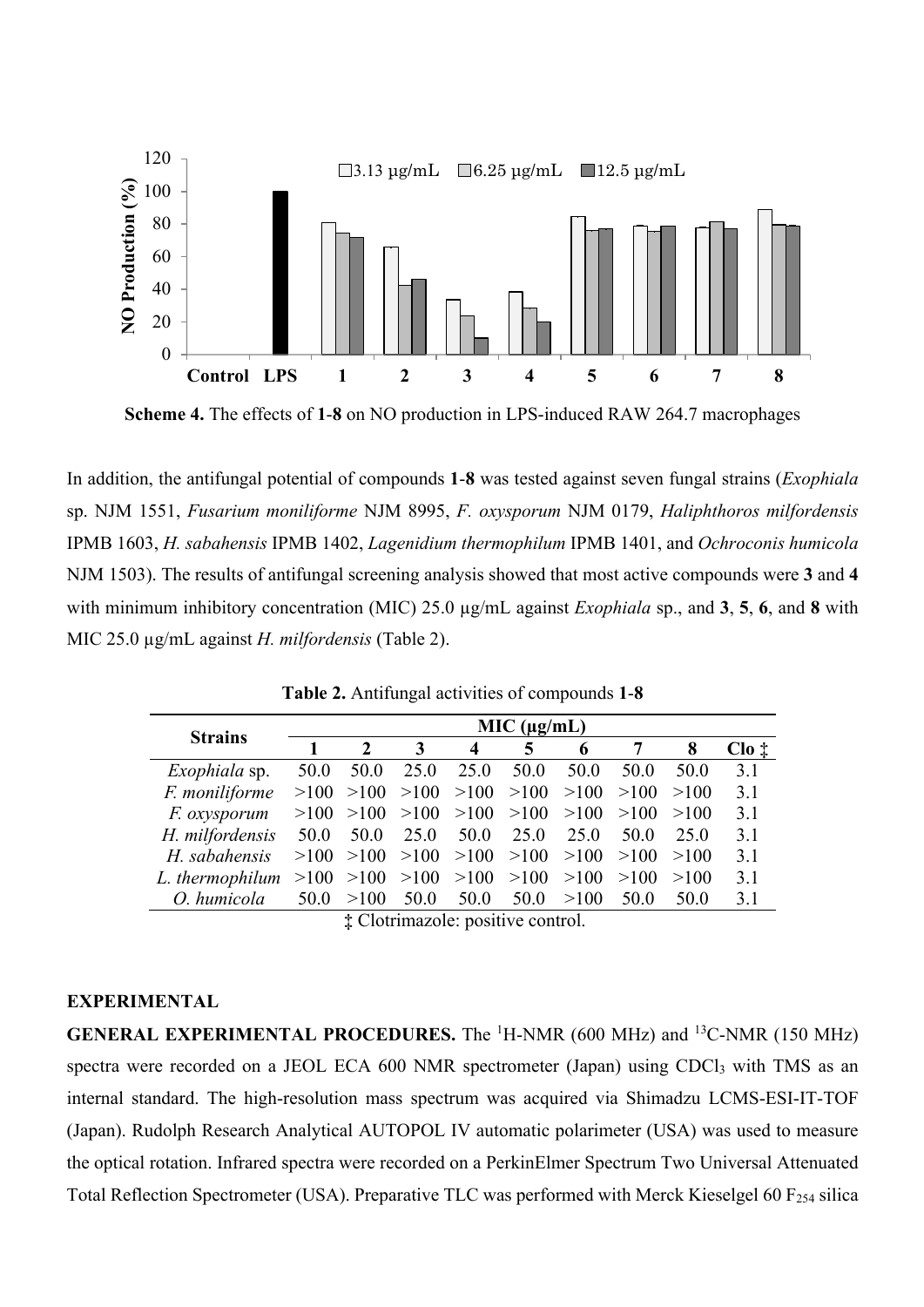gel glass plates (USA), and column chromatography (CC) with Merck Kieselgel 60, 70-230 mesh silica gel (USA). RAW 264.7 macrophages were obtained from the Korean Cell Line Bank (Korea). The quantity of formazan was measured at 540 nm by Tecan Co. Ltd. ELISA reader (Australia). Seven fungal strains were obtained from Universiti Malaysia Sabah crab hatchery farms.

**BIOLOGICAL MATERIALS.** A specimen of *Lemnalia* sp. was collected from Ghuan Bay, North Borneo (7.338711'N, 117.35017'E), in April 2017. The voucher specimen (BORMI0053) was deposited in the BORNEENSIS Collection of Institute for Tropical Biology and Conservation, Universiti Malaysia Sabah.

**EXTRACTION AND ISOLATION.** The fresh soft coral (3.7 kg wet wt) was extracted in methanol (MeOH) at room temperature for 3 days, subsequently filtered, concentrated and partitioned between ethyl acetate (EtOAc)/water (H<sub>2</sub>O) followed by partitioned with *n*-hexane/90% MeOH from EtOAc fraction. The resulting crude extracts were subjected to CC eluting with a gradient of *n*-hexane/EtOAc (9:1, 8:2, 7:3, 5:5, and 0:10) to yield five fractions 1-5. The *n*-hexane fraction 1 obtained in *n*-hexane/EtOAc (9:1) gave **8** (2.8 mg; 1.8%) after purification by preparative TLC using *n*-hexane. The *n*-hexane fraction 2, obtained in *n*hexane/EtOAc (8:2), was subjected to preparative TLC with *n*-hexane/EtOAc (9:1) and toluene/EtOAc (9:1) to yield **3** (5.0 mg; 3.1%) and **5** (30 mg; 18.8%). As well as the *n*-hexane fraction 3, obtained in *n*hexane/EtOAc (7:3), was subjected to preparative TLC with *n*-hexane/EtOAc (7.5:2.5) and toluene/EtOAc (8:2) to yield **1** (16.4 mg; 10.3%). In addition, the *n*-hexane fraction 5 obtained in EtOAc (100%) gave **4** (22.6 mg; 14.1%) after purification by preparative TLC using *n*-hexane/EtOAc (5:5). The MeOH fraction 3, obtained in *n*-hexane/EtOAc (7:3), was subjected to preparative TLC using *n*-hexane/EtOAc (8:2) and toluene/EtOAc (8:2) to yield **2** (9.5 mg; 5.3%) and **6** (28.2 mg; 15.7%). As well as the MeOH fraction 5, obtained in EtOAc (100%), was subjected to preparative TLC with *n*-hexane/EtOAc (5:5) and toluene/EtOAc (5:5) to yield **7** (5.4 mg; 3.0%). Percentages of compounds were the average of the respective compounds in the *n*-hexane and 90% MeOH crudes.

**Parathyrsoidin K (1):** Yellow oil;  $[\alpha]_D^{25}$  -14 (*c* 0.94, CHCl<sub>3</sub>); IR (KBr):  $\lambda$ max 3443, 1717, 1458, 1108, and 1035 cm<sup>-1</sup>; HRESIMS [M + H - H<sub>2</sub>O]<sup>+</sup>  $m/z$  263.1995 (calcd for C<sub>17</sub>H<sub>27</sub>O<sub>2</sub>, 263.2006); <sup>1</sup>H-(CDCl<sub>3</sub>, 600 MHz) and <sup>13</sup>C-(CDCl<sub>3</sub>, 150 MHz) NMR data, see Tables 1.

**ANTI-INFLAMMATORY ASSAY.** The cytotoxicity of compounds on RAW264.7 macrophage cells was evaluated using the standard 3-(4,5-dimethylthiazol-2-yl)-2,5-diphenyltetrazolium bromide (MTT) assay.<sup>12</sup> The cells  $(1.0 \times 10^5 \text{ cells/mL})$  were seeded in a 96-well plate followed by treatment of compounds at various gradient concentrations (3.13, 6.25, 12.5, and 25.0 μg/mL) respectively in triplicate. The cells were maintained in 5%  $CO<sub>2</sub>$  at 37 °C for 24 h. The determination of NO production was performed by precultured RAW 264.7 cells  $(1.0 \times 10^5 \text{ cells/mL})$  for 24 h, subsequently pre-incubated with compounds for 1 h, followed by treatment with LPS (1 μg/mL) and incubated for 24 h.<sup>12</sup> Griess reagent (1% sulfanilamide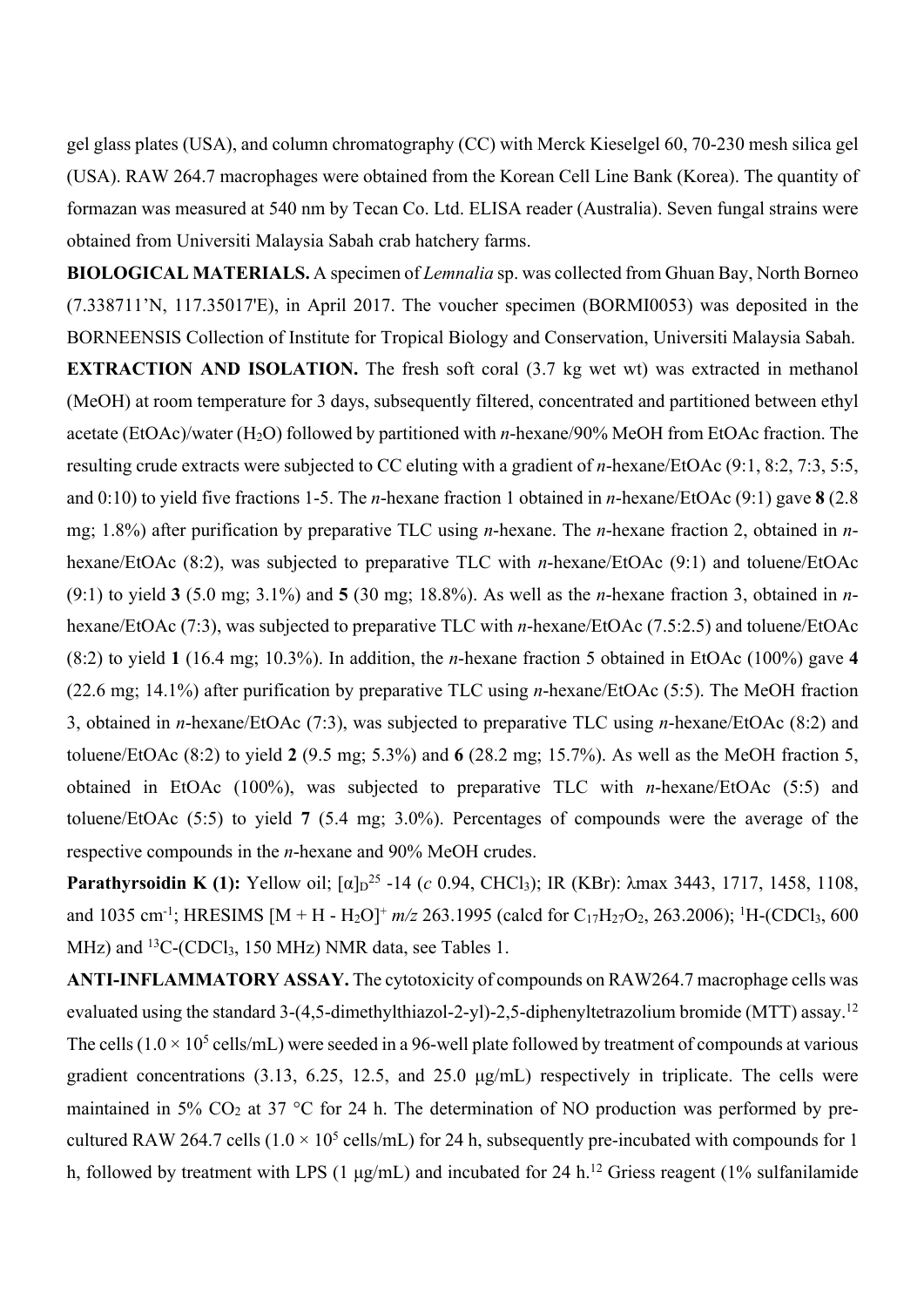and 0.1% naphthylethylenediamine dihydrochloride in 2.5% phosphoric acid) was used to quantify NO production.

**ANTIFUNGAL ASSAY.** The MIC against seven fungal strains was performed by incorporating the compound solutions (6.25, 12.5, 25.0, 50.0, and 100 μg/mL) onto peptone yeast glucose sea water agar in petri dish. <sup>13</sup> The fungal strains are as described here; *Exophiala* sp. NJM 1551, *Fusarium moniliforme* NJM 8995, *F. oxysporum* NJM 0179, *Haliphthoros milfordensis* IPMB 1603, *H. sabahensis* IPMB 1402, *Lagenidium thermophilum* IPMB 1401, and *Ochroconis humicola* NJM 1503. The MIC was determined visually as the lowest concentration showing no hyphal growth when they were incubated at 25 °C for 7 days.

## **ACKNOWLEDGEMENTS**

The authors would like to declare that the soft coral specimens were collected during the Taman Tun Mustapha Expedition organized by Sabah Parks (Sabah, Malaysia) in 2017. We would like to acknowledge the logistic support given to us during specimen collection and facilitating the access permits from Sabah Biodiversity Centre. In addition, the late Prof. Dr. Kishio Hatai (Universiti Malaysia Sabah) provided the fungal strains. This work was financially supported by the Sabah Biodiversity Centre [GL 0070] research grant, Universiti Malaysia Sabah [GUG 0090-STWN-2/2016 and GUG 0089-SG-2/2016] and Ministry of Higher Education [FRG 0464-2017]. The present investigation was completed when TK and PSC were at the Institute for Tropical Biology and Conservation, Universiti Malaysia Sabah, Kota Kinabalu, Sabah, Malaysia. Both, Department of Materials and Life Science, Faculty of Science and Technology, Shizuoka Institute of Science and Technology and Department of Pharmacy, National University of Singapore have no claim or responsibility for the data and conclusions in this publication.

## **REFERENCES**

- 1. Q. Wu, J. Sun, J. Chen, H. Zhang, Y. W. Guo, and H. Wang, *Mar. Drugs*, 2018, **16**, 320.
- 2. J. H. Su, Y. Lu, W. Y. Hung, C. Y. Huang, M. Y. Chiang, P. J. Sung, Y. H. Kuo, and J. H. Sheu, *Chem. Pharm. Bull.*, 2011, **59**, 698.
- 3. Y. J. Xio, J. H. Su, Y. J. Tseng, B. W. Chen, W. Liu, and J. H. Sheu, *Mar. Drugs*, 2014, **12**, 4495.
- 4. M. Liu, P. Li, X. Tang, X. Luo, K. Liu, Y. Zhang, Q. Wang, and G. Li, *The J. Org. Chem.*, 2021, **86**, 970.
- 5. Y. Lu, P. J. Li, W. Y. Hung, J. H. Su, Z. H. Wen, C. H. Hsu, C. F. Dai, M. Y. Chiang, and J. H. Sheu, *J. Nat. Prod.*, 2011, **74**, 169.
- 6. Q. Wu, H. Li, M. Yang, A. Q. Jia, W. Tang, H. Wang, and Y. W. Guo, *Fitoterapia*, 2019, **134**, 481.